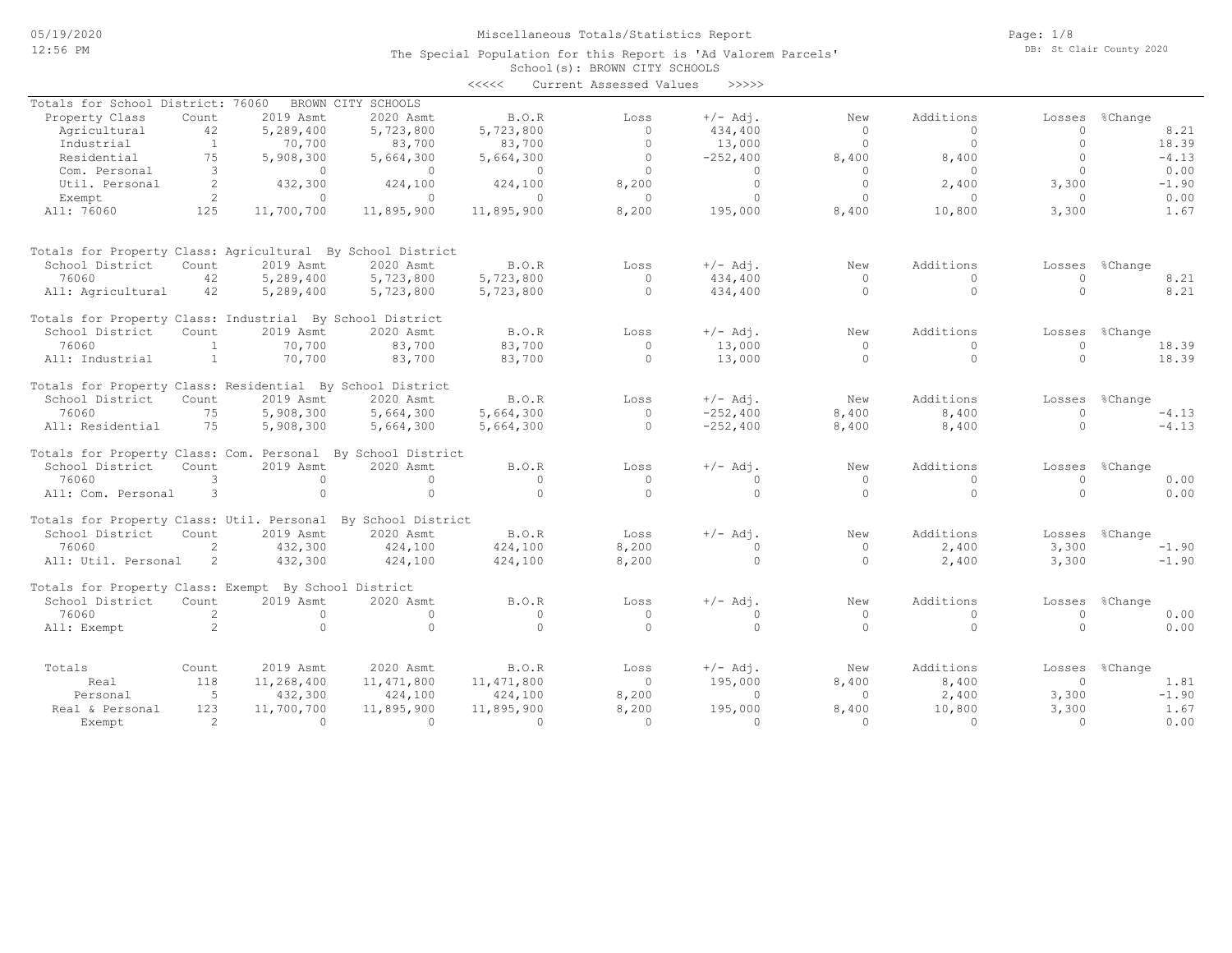The Special Population for this Report is 'Ad Valorem Parcels'

Page: 2/8 DB: St Clair County 2020

# School(s): BROWN CITY SCHOOLS

| くくくくく | S.E.V., Taxable and Capped Values |  |  |  | >>>>> |
|-------|-----------------------------------|--|--|--|-------|
|-------|-----------------------------------|--|--|--|-------|

| Totals for School District: 76060                          |                      |            | BROWN CITY SCHOOLS |              |           |           |           |           |           |            |
|------------------------------------------------------------|----------------------|------------|--------------------|--------------|-----------|-----------|-----------|-----------|-----------|------------|
| Property Class                                             | Count                | 2019 SEV   | Fin SEV            | 2020 SEV     | 2019 Tax  | Fin Tax   | 2020 Tax  | BOR Tax   | 2020 Cap  | 2020 MCAP  |
| Agricultural                                               | 42                   | 5,289,400  | 5,289,400          | 5,723,800    | 2,764,242 | 2,764,242 | 2,816,742 | 2,816,742 | 2,816,742 | 2,816,742  |
| Industrial                                                 | $\mathbf{1}$         | 70,700     | 70,700             | 83,700       | 21,274    | 21,274    | 21,678    | 21,678    | 21,678    | 21,678     |
| Residential                                                | 75                   | 5,908,300  | 5,846,300          | 5,664,300    | 3,725,711 | 3,694,468 | 3,895,934 | 3,895,934 | 3,804,859 | 3,804,859  |
| Com. Personal                                              | 3                    | $\Omega$   | $\circ$            | $\circ$      | $\circ$   | $\circ$   | $\circ$   | $\Omega$  | $\Omega$  | $\circ$    |
| Util. Personal                                             | 2                    | 432,300    | 432,300            | 424,100      | 432,300   | 432,300   | 424,100   | 424,100   | 427,360   | 427,360    |
| Exempt                                                     | $\mathbf{2}^{\circ}$ | $\Omega$   | $\Omega$           | $\Omega$     | $\Omega$  | $\circ$   | $\Omega$  | $\Omega$  | $\Omega$  | $\bigcirc$ |
| All: 76060                                                 | 125                  | 11,700,700 | 11,638,700         | 11,895,900   | 6,943,527 | 6,912,284 | 7,158,454 | 7,158,454 | 7,070,639 | 7,070,639  |
| Totals for Property Class: Agricultural By School District |                      |            |                    |              |           |           |           |           |           |            |
| School District                                            | Count                | 2019 SEV   | Fin SEV            | 2020 SEV     | 2019 Tax  | Fin Tax   | 2020 Tax  | BOR Tax   | 2020 Cap  | 2020 MCAP  |
| 76060                                                      | 42                   | 5,289,400  | 5,289,400          | 5,723,800    | 2,764,242 | 2,764,242 | 2,816,742 | 2,816,742 | 2,816,742 | 2,816,742  |
| All: Agricultural                                          | 42                   | 5,289,400  | 5,289,400          | 5,723,800    | 2,764,242 | 2,764,242 | 2,816,742 | 2,816,742 | 2,816,742 | 2,816,742  |
| Totals for Property Class: Industrial By School District   |                      |            |                    |              |           |           |           |           |           |            |
| School District                                            | Count                | 2019 SEV   | Fin SEV            | 2020 SEV     | 2019 Tax  | Fin Tax   | 2020 Tax  | BOR Tax   | 2020 Cap  | 2020 MCAP  |
| 76060                                                      | -1                   | 70,700     | 70,700             | 83,700       | 21,274    | 21,274    | 21,678    | 21,678    | 21,678    | 21,678     |
| All: Industrial                                            | <sup>1</sup>         | 70,700     | 70,700             | 83,700       | 21,274    | 21,274    | 21,678    | 21,678    | 21,678    | 21,678     |
| Totals for Property Class: Residential By School District  |                      |            |                    |              |           |           |           |           |           |            |
| School District                                            | Count                | 2019 SEV   | Fin SEV            | 2020 SEV     | 2019 Tax  | Fin Tax   | 2020 Tax  | BOR Tax   | 2020 Cap  | 2020 MCAP  |
| 76060                                                      | 75                   | 5,908,300  | 5,846,300          | 5,664,300    | 3,725,711 | 3,694,468 | 3,895,934 | 3,895,934 | 3,804,859 | 3,804,859  |
| All: Residential                                           | 75                   | 5,908,300  | 5,846,300          | 5,664,300    | 3,725,711 | 3,694,468 | 3,895,934 | 3,895,934 | 3,804,859 | 3,804,859  |
| Totals for Property Class: Com. Personal                   |                      |            | By School District |              |           |           |           |           |           |            |
| School District                                            | Count                | 2019 SEV   | Fin SEV            | 2020 SEV     | 2019 Tax  | Fin Tax   | 2020 Tax  | BOR Tax   | 2020 Cap  | 2020 MCAP  |
| 76060                                                      | 3                    | $\circ$    | $\circ$            | $\circ$      | $\circ$   | $\circ$   | $\circ$   | $\circ$   | $\circ$   | $\circ$    |
| All: Com. Personal                                         | 3                    | $\circ$    | $\Omega$           | $\Omega$     | $\Omega$  | $\Omega$  | $\Omega$  | $\Omega$  | $\Omega$  | $\Omega$   |
| Totals for Property Class: Util. Personal                  |                      |            | By School District |              |           |           |           |           |           |            |
| School District                                            | Count                | 2019 SEV   | Fin SEV            | 2020 SEV     | 2019 Tax  | Fin Tax   | 2020 Tax  | BOR Tax   | 2020 Cap  | 2020 MCAP  |
| 76060                                                      | 2                    | 432,300    | 432,300            | 424,100      | 432,300   | 432,300   | 424,100   | 424,100   | 427,360   | 427,360    |
| All: Util. Personal                                        | $\mathbf{2}^{\circ}$ | 432,300    | 432,300            | 424,100      | 432,300   | 432,300   | 424,100   | 424,100   | 427,360   | 427,360    |
| Totals for Property Class: Exempt By School District       |                      |            |                    |              |           |           |           |           |           |            |
| School District                                            | Count                | 2019 SEV   | Fin SEV            | 2020 SEV     | 2019 Tax  | Fin Tax   | 2020 Tax  | BOR Tax   | 2020 Cap  | 2020 MCAP  |
| 76060                                                      | 2                    | $\Omega$   | $\Omega$           | $\circ$      | $\circ$   | $\circ$   | $\circ$   | $\circ$   | $\Omega$  | $\circ$    |
| All: Exempt                                                | 2                    | $\circ$    | $\Omega$           | $\circ$      | $\Omega$  | $\circ$   | $\circ$   | $\circ$   | $\Omega$  | $\Omega$   |
| Totals                                                     | Count                | 2019 SEV   | Fin SEV            | 2020 SEV     | 2019 Tax  | Fin Tax   | 2020 Tax  | BOR Tax   | 2020 Cap  | 2020 MCAP  |
| Real                                                       | 118                  | 11,268,400 | 11,206,400         | 11, 471, 800 | 6,511,227 | 6,479,984 | 6,734,354 | 6,734,354 | 6,643,279 | 6,643,279  |
| Personal                                                   | - 5                  | 432,300    | 432,300            | 424,100      | 432,300   | 432,300   | 424,100   | 424,100   | 427,360   | 427,360    |
| Real & Personal                                            | 123                  | 11,700,700 | 11,638,700         | 11,895,900   | 6,943,527 | 6,912,284 | 7,158,454 | 7,158,454 | 7,070,639 | 7,070,639  |
| Exempt                                                     | $\mathfrak{D}$       | $\Omega$   | $\Omega$           | $\Omega$     | $\Omega$  | $\Omega$  | $\Omega$  | $\Omega$  | $\Omega$  | $\Omega$   |
|                                                            |                      |            |                    |              |           |           |           |           |           |            |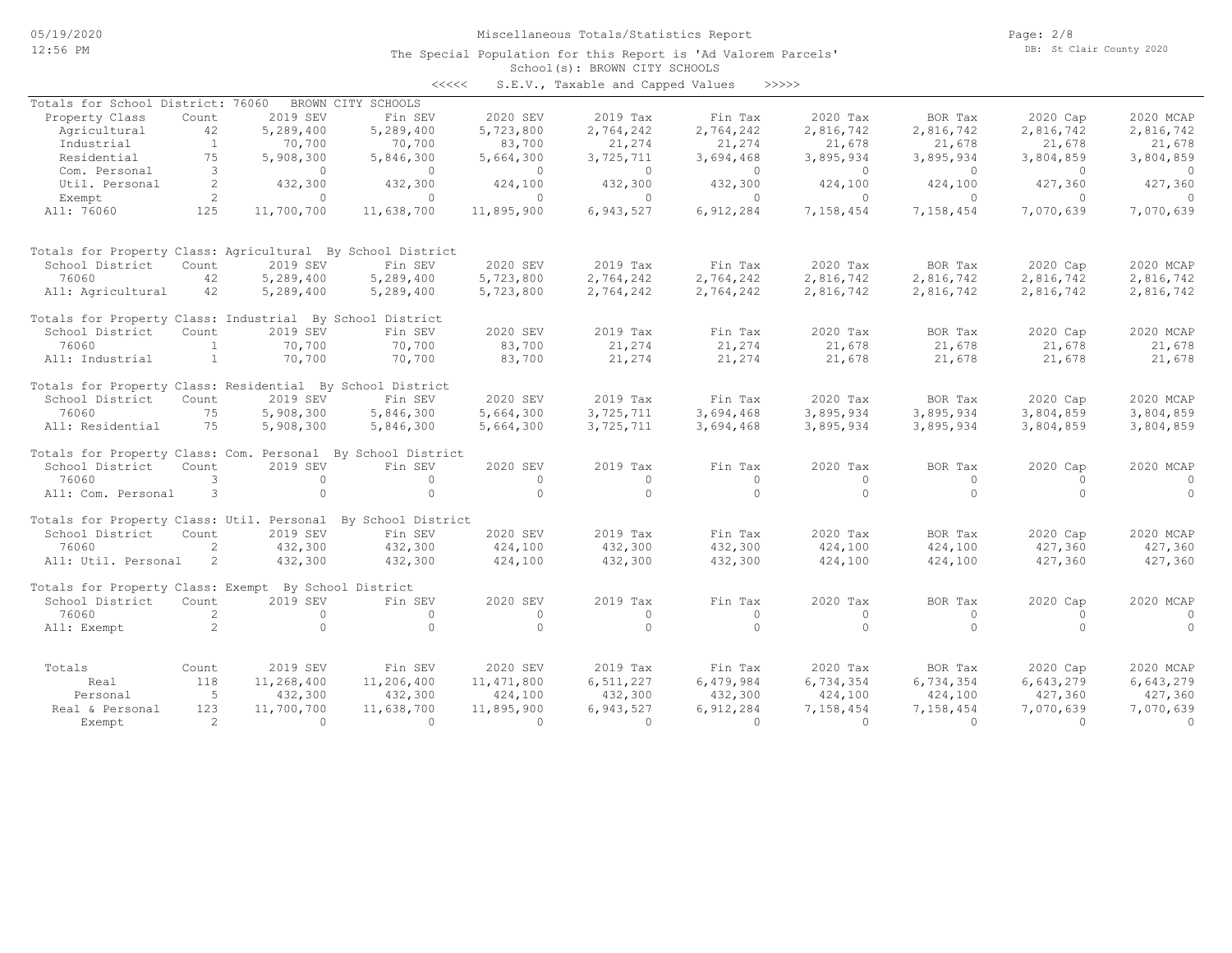Page: 3/8 DB: St Clair County 2020

#### School(s): BROWN CITY SCHOOLS The Special Population for this Report is 'Ad Valorem Parcels'

|                                                              |                         |            |                    | <<<<        | PRE/MBT Percentage Times S.E.V. | >>>>>       |            |            |           |
|--------------------------------------------------------------|-------------------------|------------|--------------------|-------------|---------------------------------|-------------|------------|------------|-----------|
| Totals for School District: 76060                            |                         |            | BROWN CITY SCHOOLS |             |                                 |             |            |            |           |
| Property Class                                               | Count                   | 2019 ORIG  | 2019 ORIG          | Final PRE   | Final                           | W/O Winter  | W/O Winter | 2020 ORIG  | 2020 ORIG |
|                                                              |                         | PRE        | Non-PRE            |             | Non-PRE                         | PRE         | Non-PRE    | PRE        | Non-PRE   |
| Agricultural                                                 | 41                      | 5,221,800  | 67,600             | 5,221,800   | 67,600                          | 5,221,800   | 67,600     | 5,641,300  | 82,500    |
| Industrial                                                   | $\mathbf{1}$            | 70,700     | $\Omega$           | 70,700      | $\Omega$                        | 70,700      | $\Omega$   | 83,700     | $\circ$   |
| Residential                                                  | 61                      | 5,375,820  | 532,480            | 5, 313, 820 | 532,480                         | 5, 313, 820 | 532,480    | 5,063,980  | 600,320   |
| Com. Personal                                                | $\overline{\mathbf{3}}$ | $\Omega$   | $\Omega$           | $\Omega$    | $\Omega$                        | $\Omega$    | $\Omega$   | $\Omega$   | $\Omega$  |
| Util. Personal                                               | $\overline{0}$          | $\circ$    | 432,300            | $\circ$     | 432,300                         | $\circ$     | 432,300    | $\circ$    | 424,100   |
| All: 76060                                                   | 106                     | 10,668,320 | 1,032,380          | 10,606,320  | 1,032,380                       | 10,606,320  | 1,032,380  | 10,788,980 | 1,106,920 |
| Totals for Property Class: Agricultural By School District   |                         |            |                    |             |                                 |             |            |            |           |
| School District                                              | Count                   | 2019 ORIG  | 2019 ORIG          | Final PRE   | Final                           | W/O Winter  | W/O Winter | 2020 ORIG  | 2020 ORIG |
|                                                              |                         | PRE        | Non-PRE            |             | Non-PRE                         | PRE         | Non-PRE    | PRE        | Non-PRE   |
| 76060                                                        | 41                      | 5,221,800  | 67,600             | 5,221,800   | 67,600                          | 5,221,800   | 67,600     | 5,641,300  | 82,500    |
| All: Agricultural                                            | 41                      | 5,221,800  | 67,600             | 5,221,800   | 67,600                          | 5,221,800   | 67,600     | 5,641,300  | 82,500    |
| Totals for Property Class: Industrial By School District     |                         |            |                    |             |                                 |             |            |            |           |
| School District                                              | Count                   | 2019 ORIG  | 2019 ORIG          | Final PRE   | Final                           | W/O Winter  | W/O Winter | 2020 ORIG  | 2020 ORIG |
|                                                              |                         | PRE.       | Non-PRE            |             | Non-PRE                         | PRE         | Non-PRE    | PRE        | Non-PRE   |
| 76060                                                        | $\mathbf{1}$            | 70,700     | $\circ$            | 70,700      | $\Omega$                        | 70,700      | $\circ$    | 83,700     | $\circ$   |
| All: Industrial                                              | $\mathbf{1}$            | 70,700     | $\circ$            | 70,700      | $\Omega$                        | 70,700      | $\Omega$   | 83,700     | $\Omega$  |
| Totals for Property Class: Residential By School District    |                         |            |                    |             |                                 |             |            |            |           |
| School District                                              | Count                   | 2019 ORIG  | 2019 ORIG          | Final PRE   | Final                           | W/O Winter  | W/O Winter | 2020 ORIG  | 2020 ORIG |
|                                                              |                         | PRE        | Non-PRE            |             | Non-PRE                         | PRE         | Non-PRE    | PRE        | Non-PRE   |
| 76060                                                        | 61                      | 5,375,820  | 532,480            | 5, 313, 820 | 532,480                         | 5, 313, 820 | 532,480    | 5,063,980  | 600,320   |
| All: Residential                                             | 61                      | 5,375,820  | 532,480            | 5, 313, 820 | 532,480                         | 5, 313, 820 | 532,480    | 5,063,980  | 600,320   |
| Totals for Property Class: Com. Personal By School District  |                         |            |                    |             |                                 |             |            |            |           |
| School District                                              | Count                   | 2019 ORIG  | 2019 ORIG          | Final PRE   | Final                           | W/O Winter  | W/O Winter | 2020 ORIG  | 2020 ORIG |
|                                                              |                         | PRE        | Non-PRE            |             | Non-PRE                         | PRE         | Non-PRE    | PRE        | Non-PRE   |
| 76060                                                        | 3                       | $\circ$    | $\circ$            | $\circ$     | $\circ$                         | $\Omega$    | $\circ$    | $\circ$    | $\circ$   |
| All: Com. Personal                                           | 3                       | $\circ$    | $\circ$            | $\Omega$    | $\Omega$                        | $\Omega$    | $\circ$    | $\Omega$   | $\Omega$  |
| Totals for Property Class: Util. Personal By School District |                         |            |                    |             |                                 |             |            |            |           |
| School District                                              | Count                   | 2019 ORIG  | 2019 ORIG          | Final PRE   | Final                           | W/O Winter  | W/O Winter | 2020 ORIG  | 2020 ORIG |
|                                                              |                         | PRE        | Non-PRE            |             | Non-PRE                         | PRE         | Non-PRE    | PRE        | Non-PRE   |
| 76060                                                        | $\circ$                 | $\Omega$   | 432,300            | $\circ$     | 432,300                         | $\circ$     | 432,300    | $\circ$    | 424,100   |
| All: Util. Personal                                          | $\circ$                 | $\Omega$   | 432,300            | $\Omega$    | 432,300                         | $\Omega$    | 432,300    | $\Omega$   | 424,100   |
| Totals                                                       | Count                   | 2019 ORIG  | 2019 ORIG          | Final PRE   | Final                           | W/O Winter  | W/O Winter | 2020 ORIG  | 2020 ORIG |
|                                                              |                         | PRE        | Non-PRE            |             | Non-PRE                         | PRE         | Non-PRE    | PRE        | Non-PRE   |
| Real                                                         | 103                     | 10,668,320 | 600,080            | 10,606,320  | 600,080                         | 10,606,320  | 600,080    | 10,788,980 | 682,820   |
| Personal                                                     | 3                       | $\Omega$   | 432,300            | $\Omega$    | 432,300                         | $\Omega$    | 432,300    | $\Omega$   | 424,100   |
| Real & Personal                                              | 106                     | 10,668,320 | 1,032,380          | 10,606,320  | 1,032,380                       | 10,606,320  | 1,032,380  | 10,788,980 | 1,106,920 |
|                                                              |                         |            |                    |             |                                 |             |            |            |           |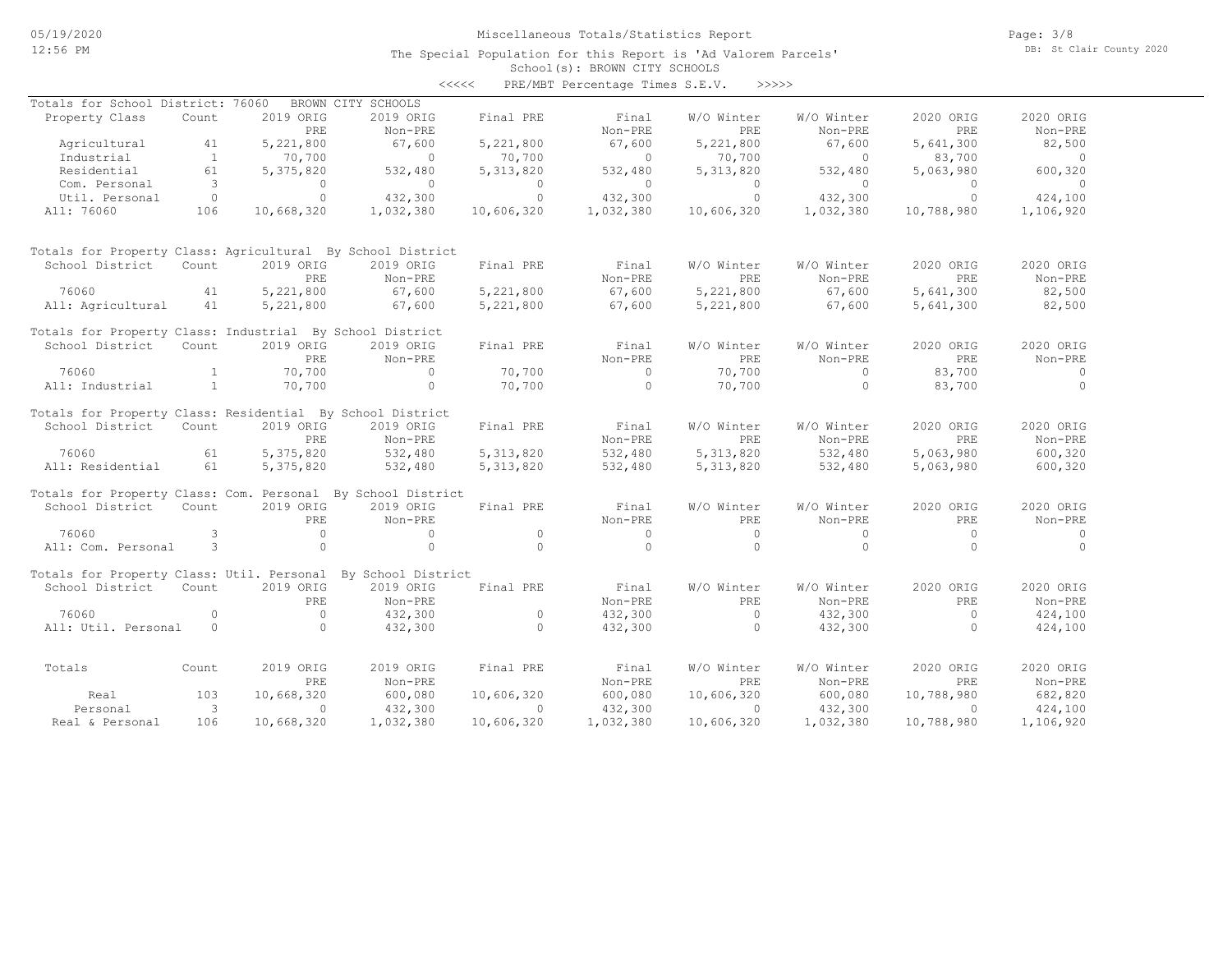#### School(s): BROWN CITY SCHOOLS The Special Population for this Report is 'Ad Valorem Parcels'

|                                                             |              |           |                    | $\prec\prec\prec\prec\prec$ | PRE/MBT Percentage Times Taxable |            | >>>>>      |           |                |
|-------------------------------------------------------------|--------------|-----------|--------------------|-----------------------------|----------------------------------|------------|------------|-----------|----------------|
| Totals for School District: 76060                           |              |           | BROWN CITY SCHOOLS |                             |                                  |            |            |           |                |
| Property Class                                              | Count        | 2019 ORIG | 2019 ORIG          | Final PRE                   | Final                            | W/O Winter | W/O Winter | 2020 ORIG | 2020 ORIG      |
|                                                             |              | PRE       | Non-PRE            |                             | Non-PRE                          | PRE        | Non-PRE    | PRE       | Non-PRE        |
| Agricultural                                                | 41           | 2,737,453 | 26,789             | 2,737,453                   | 26,789                           | 2,737,453  | 26,789     | 2,789,445 | 27,297         |
| Industrial                                                  | $\mathbf{1}$ | 21,274    | $\circ$            | 21,274                      | $\circ$                          | 21,274     | $\circ$    | 21,678    | $\overline{0}$ |
| Residential                                                 | 61           | 3,381,542 | 344,169            | 3,350,299                   | 344,169                          | 3,350,299  | 344,169    | 3,449,475 | 446,459        |
| Com. Personal                                               | 3            | $\circ$   | $\circ$            | $\Omega$                    | $\circ$                          | $\circ$    | $\circ$    | $\Omega$  | $\circ$        |
| Util. Personal                                              | $\circ$      | $\circ$   | 432,300            | $\Omega$                    | 432,300                          | $\Omega$   | 432,300    | $\Omega$  | 424,100        |
| All: 76060                                                  | 106          | 6,140,269 | 803,258            | 6,109,026                   | 803,258                          | 6,109,026  | 803,258    | 6,260,598 | 897,856        |
|                                                             |              |           |                    |                             |                                  |            |            |           |                |
| Totals for Property Class: Agricultural By School District  |              |           |                    |                             |                                  |            |            |           |                |
| School District                                             | Count        | 2019 ORIG | 2019 ORIG          | Final PRE                   | Final                            | W/O Winter | W/O Winter | 2020 ORIG | 2020 ORIG      |
|                                                             |              | PRE       | Non-PRE            |                             | Non-PRE                          | PRE        | Non-PRE    | PRE       | $Non-PRE$      |
| 76060                                                       | 41           | 2,737,453 | 26,789             | 2,737,453                   | 26,789                           | 2,737,453  | 26,789     | 2,789,445 | 27,297         |
| All: Agricultural                                           | 41           | 2,737,453 | 26,789             | 2,737,453                   | 26,789                           | 2,737,453  | 26,789     | 2,789,445 | 27,297         |
|                                                             |              |           |                    |                             |                                  |            |            |           |                |
| Totals for Property Class: Industrial By School District    |              |           |                    |                             |                                  |            |            |           |                |
| School District                                             | Count        | 2019 ORIG | 2019 ORIG          | Final PRE                   | Final                            | W/O Winter | W/O Winter | 2020 ORIG | 2020 ORIG      |
|                                                             |              | PRE       | Non-PRE            |                             | Non-PRE                          | PRE        | Non-PRE    | PRE       | Non-PRE        |
| 76060                                                       | $\mathbf{1}$ | 21,274    | $\mathbf{0}$       | 21,274                      | $\Omega$                         | 21,274     | $\Omega$   | 21,678    | $\circ$        |
| All: Industrial                                             | $\mathbf{1}$ | 21,274    | $\circ$            | 21,274                      | $\Omega$                         | 21,274     | $\circ$    | 21,678    | $\Omega$       |
| Totals for Property Class: Residential By School District   |              |           |                    |                             |                                  |            |            |           |                |
| School District                                             | Count        | 2019 ORIG | 2019 ORIG          | Final PRE                   | Final                            | W/O Winter | W/O Winter | 2020 ORIG | 2020 ORIG      |
|                                                             |              | PRE       | Non-PRE            |                             | Non-PRE                          | PRE        | Non-PRE    | PRE       | Non-PRE        |
| 76060                                                       | 61           | 3,381,542 | 344,169            | 3,350,299                   | 344,169                          | 3,350,299  | 344,169    | 3,449,475 | 446,459        |
| All: Residential                                            | 61           | 3,381,542 | 344,169            | 3,350,299                   | 344,169                          | 3,350,299  | 344,169    | 3,449,475 | 446,459        |
|                                                             |              |           |                    |                             |                                  |            |            |           |                |
| Totals for Property Class: Com. Personal By School District |              |           |                    |                             |                                  |            |            |           |                |
| School District                                             | Count        | 2019 ORIG | 2019 ORIG          | Final PRE                   | Final                            | W/O Winter | W/O Winter | 2020 ORIG | 2020 ORIG      |
|                                                             |              | PRE       | Non-PRE            |                             | Non-PRE                          | PRE        | Non-PRE    | PRE       | Non-PRE        |
| 76060                                                       | 3            | $\circ$   | $\circ$            | $\Omega$                    | $\mathbf{0}$                     | $\Omega$   | $\Omega$   | $\circ$   | $\circ$        |
| All: Com. Personal                                          | 3            | $\circ$   | $\circ$            | $\Omega$                    | $\circ$                          | $\Omega$   | $\circ$    | $\Omega$  | $\circ$        |
| Totals for Property Class: Util. Personal                   |              |           | By School District |                             |                                  |            |            |           |                |
| School District                                             | Count        | 2019 ORIG | 2019 ORIG          | Final PRE                   | Final                            | W/O Winter | W/O Winter | 2020 ORIG | 2020 ORIG      |
|                                                             |              | PRE       | Non-PRE            |                             | Non-PRE                          | PRE.       | Non-PRE    | PRE       | Non-PRE        |
| 76060                                                       | $\circ$      | $\circ$   | 432,300            | $\circ$                     | 432,300                          | $\circ$    | 432,300    | $\circ$   | 424,100        |
| All: Util. Personal                                         | $\circ$      | $\Omega$  | 432,300            | $\Omega$                    | 432,300                          | $\Omega$   | 432,300    | $\Omega$  | 424,100        |
|                                                             |              |           |                    |                             |                                  |            |            |           |                |
| Totals                                                      | Count        | 2019 ORIG | 2019 ORIG          | Final PRE                   | Final                            | W/O Winter | W/O Winter | 2020 ORIG | 2020 ORIG      |
|                                                             |              | PRE       | Non-PRE            |                             | Non-PRE                          | PRE        | Non-PRE    | PRE       | Non-PRE        |
| Real                                                        | 103          | 6,140,269 | 370,958            | 6,109,026                   | 370,958                          | 6,109,026  | 370,958    | 6,260,598 | 473,756        |
| Personal                                                    | 3            | 0         | 432,300            | $\Omega$                    | 432,300                          | 0          | 432,300    | $\circ$   | 424,100        |
| Real & Personal                                             | 106          | 6,140,269 | 803,258            | 6,109,026                   | 803,258                          | 6,109,026  | 803,258    | 6,260,598 | 897,856        |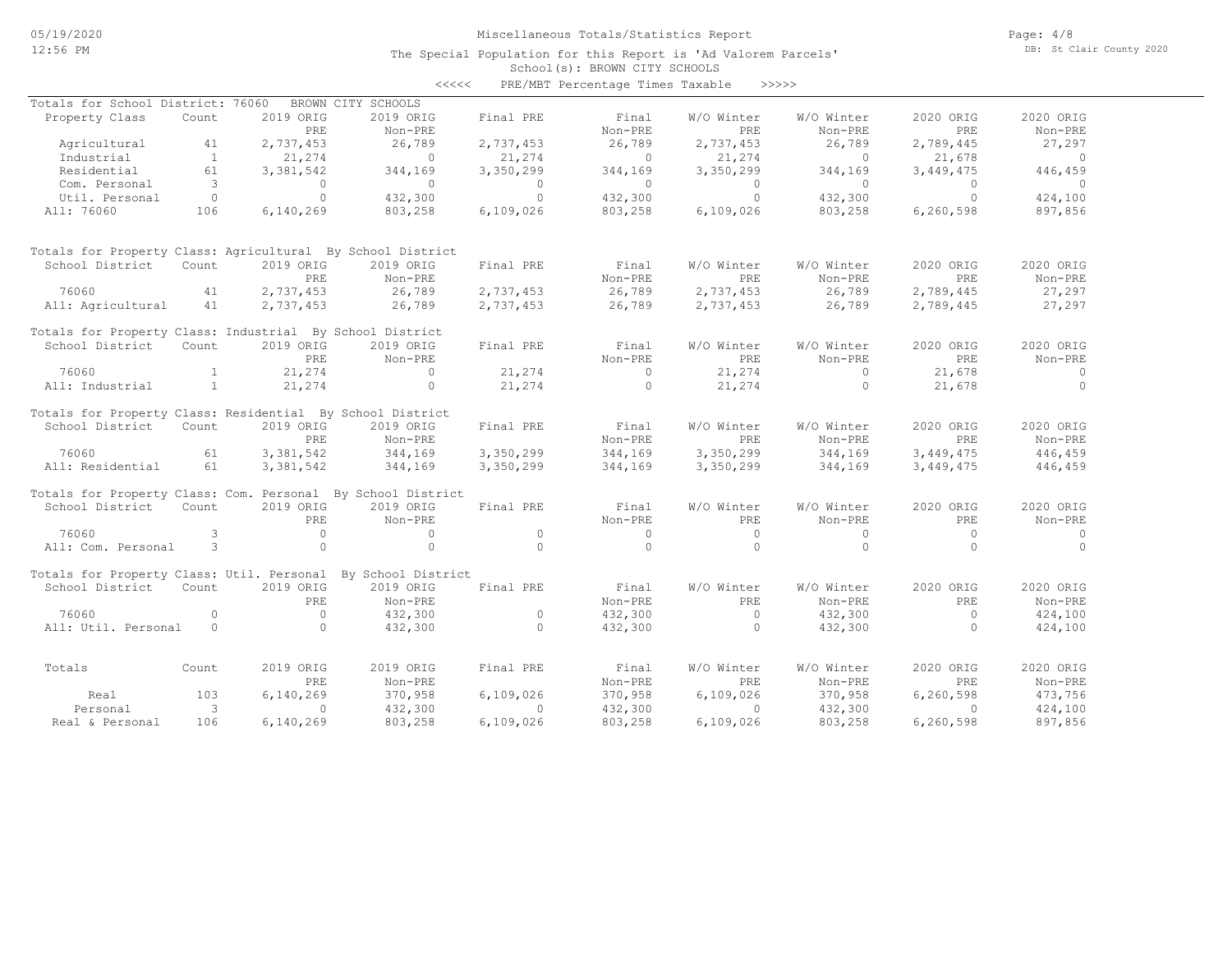\*\*\*\*\* DDA/LDFA Totals \*\*\*\*\*

|          |       | Base  | Current  | Current | Current  | Final    | $r$ inal | Final    |
|----------|-------|-------|----------|---------|----------|----------|----------|----------|
| DDA/LDFA | Count | Value | Assessed | Taxable | Captured | Assessed | Taxable  | Captured |
|          |       |       |          |         |          |          |          |          |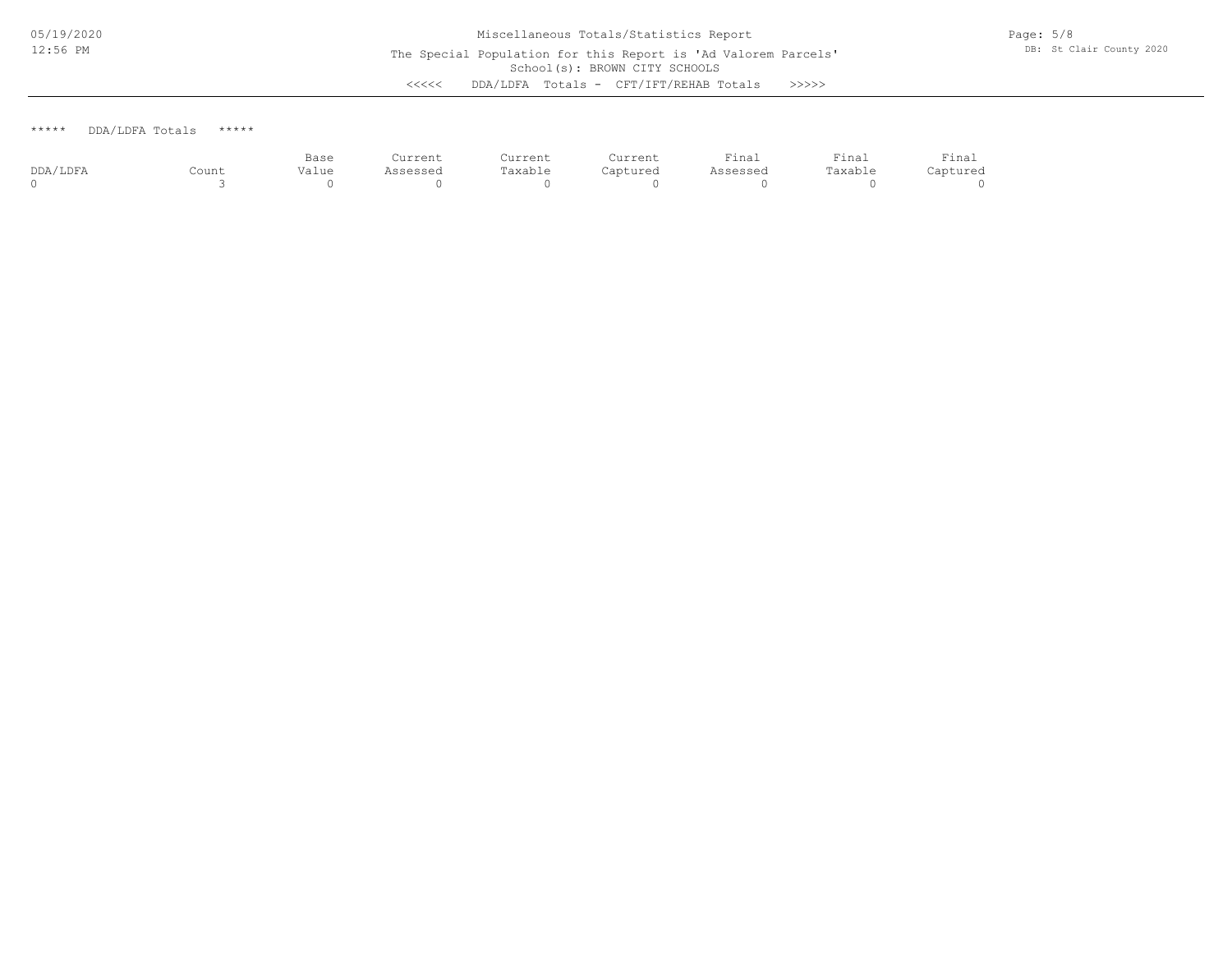The Special Population for this Report is 'Ad Valorem Parcels'

School(s): BROWN CITY SCHOOLS

<<<<< Special Act Totals >>>>>

| ***** | DDA/LDFA Totals | ***** |
|-------|-----------------|-------|
|       |                 |       |

|          |       | Base<br>. | Current  | Current | Current  | Final    | Final   | Final    |
|----------|-------|-----------|----------|---------|----------|----------|---------|----------|
| DDA/LDFA | Count | Value     | Assessed | Taxable | Captured | Assessed | Taxable | Captured |
|          |       |           |          |         |          |          |         |          |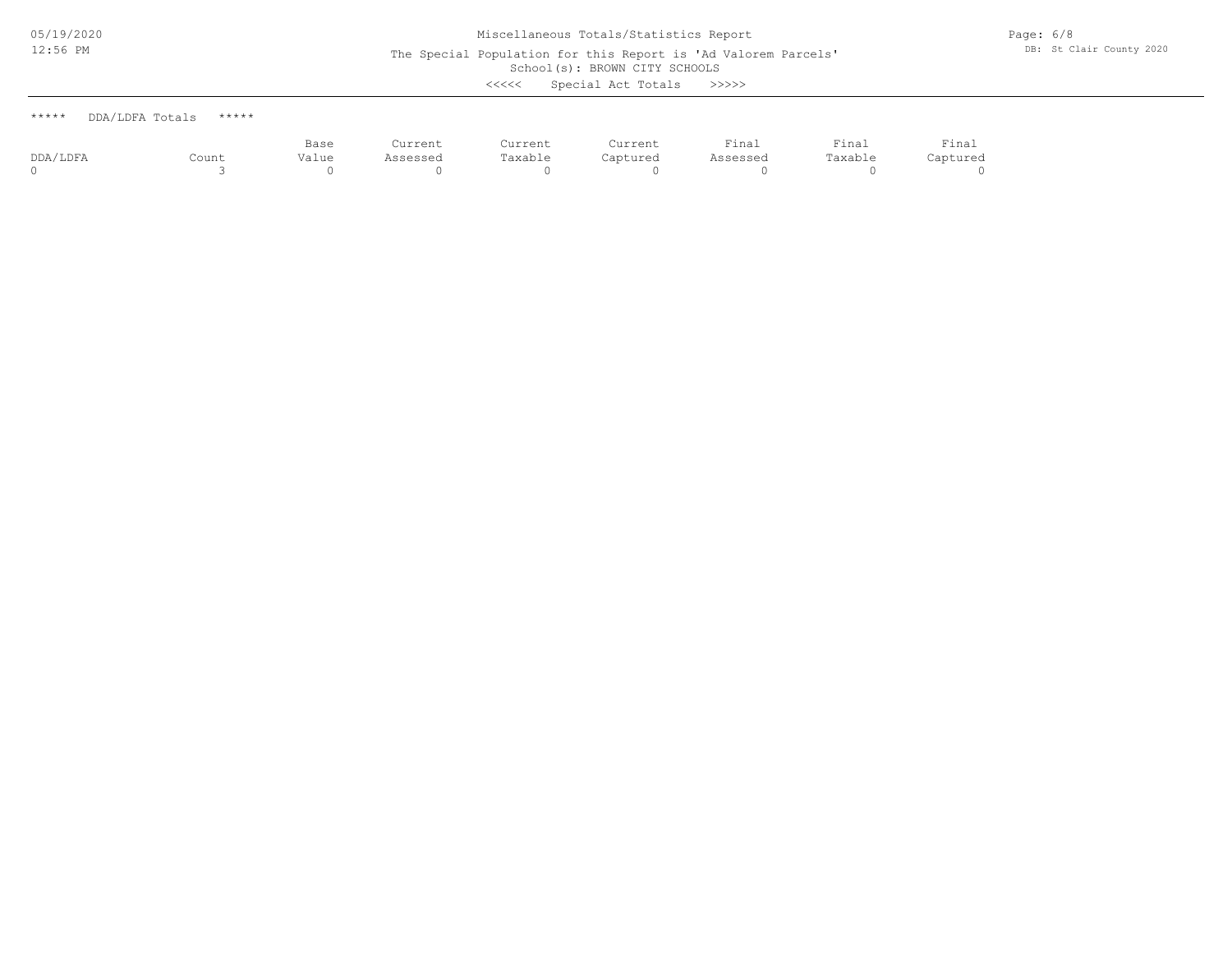### School(s): BROWN CITY SCHOOLS The Special Population for this Report is 'Ad Valorem Parcels'

Page: 7/8 DB: St Clair County 2020

<<<<< Top 20 Statistics >>>>>

| ***** Top 20 S.E.V.s<br>*****              |                                              |                                                   |         |
|--------------------------------------------|----------------------------------------------|---------------------------------------------------|---------|
| $26 - 007 - 3001 - 000$                    | KALBFLEISCH GEORGE/E                         | \$                                                | 362,000 |
| $26 - 008 - 2001 - 001$                    | DUCKERT RICHARD L/STELLA L ET-AL             | \$                                                | 330,700 |
| 26-005-1011-000                            | LNA PROWSE FARMS LLC                         | \$                                                | 287,600 |
| 26-018-2001-001                            | GALANTE ANDREW/BRENDA                        | \$                                                | 273,000 |
| 26-999-0003-000                            | DTE ENERGY COMPANY                           | \$                                                | 252,500 |
| 26-018-1001-000                            | IHARA MARK TRUST/BOSSERMAN L ET-AL           | \$                                                | 213,200 |
|                                            | PARR ANDREW/JULIE                            | \$                                                | 208,200 |
| 26-004-1001-510                            |                                              | \$                                                |         |
| 26-007-2003-000                            | EROYAN GEORGES<br>H/W, EROYAN VALENT         | \$                                                | 206,800 |
| 26-008-1001-000                            | MURRAY ANNA P/RICHARDSON DON                 | \$                                                | 197,200 |
| $26 - 008 - 4002 - 000$                    | TKALCAC PAUL D, TKALCAC LISA B               |                                                   | 185,400 |
| 26-007-1001-000                            | MENNEL DONALD/LOUISE                         | \$                                                | 178,800 |
| $26 - 004 - 1002 - 000$                    | GUBANCHE NEAL/CHARLENE                       | $\frac{1}{2}$                                     | 172,500 |
| 26-999-0007-000                            | ENBRIDGE ENERGY                              |                                                   | 171,600 |
| 26-005-4001-002                            | MENNEL DONALD L/LOUISE M F                   | $\begin{array}{c} \varphi \\ \varphi \end{array}$ | 169,900 |
| 26-005-3003-100                            | WORDEN SANDRA L                              |                                                   | 159,800 |
| 26-008-2001-250                            | DUCKERT RICHARD L/STELLA L ET-AL             | \$                                                | 157,200 |
| $26 - 005 - 2002 - 000$                    | PAVLINAC RUDY JR/ALLISON DEBORAH             | $\boldsymbol{\dot{\varsigma}}$                    | 150,900 |
| 26-006-1002-000                            | MIKINKA JACK L                               | $\dot{\varsigma}$                                 | 150,600 |
| 26-007-1001-300                            | RANDOLPH JEFFERY/SHELLY                      | $\hat{\varsigma}$                                 | 145,000 |
| $26 - 006 - 4002 - 000$                    | ELSTON LEE/FLORENCE                          | \$                                                | 143,000 |
|                                            |                                              |                                                   |         |
| ***** Top 20 Taxable Values *****          |                                              |                                                   |         |
| 26-999-0003-000                            | DTE ENERGY COMPANY                           | $\boldsymbol{\mathsf{S}}$                         | 252,500 |
| 26-005-1011-000                            | LNA PROWSE FARMS LLC                         | $\boldsymbol{\mathsf{S}}$                         | 222,437 |
| 26-018-2001-001                            | GALANTE ANDREW/BRENDA                        | $\boldsymbol{\dot{\varsigma}}$                    | 180,642 |
| 26-999-0007-000                            | ENBRIDGE ENERGY                              | $\boldsymbol{\dot{\varsigma}}$                    | 171,600 |
| 26-007-3001-000                            | KALBFLEISCH GEORGE/E                         | $\frac{1}{2}$                                     | 166,508 |
| 26-008-2001-001                            | DUCKERT RICHARD L/STELLA L ET-AL             |                                                   | 133,256 |
| 26-007-1001-300                            | RANDOLPH JEFFERY/SHELLY                      | \$                                                | 116,657 |
| 26-009-1002-400                            | LEASHER ANDREW/LENTS LAURA                   | \$                                                | 101,948 |
| $26 - 007 - 2004 - 100$                    | TKALCAC PAUL/LISA                            |                                                   | 97,358  |
| 26-007-2003-000                            | H/W, EROYAN VALENT<br>EROYAN GEORGES         | \$\$\$\$\$                                        | 97,286  |
| 26-007-2004-010                            | KAMMERER MICHAEL LEE                         |                                                   | 95,400  |
| $26 - 004 - 4006 - 000$                    | WILTSE DONALD A/RENEE E                      |                                                   | 94,942  |
| 26-005-3003-100                            | WORDEN SANDRA L                              | \$                                                | 92,769  |
| 26-006-1001-101                            | ABDELLATIF MOHAMAD                           |                                                   | 92,449  |
| 26-004-1001-510                            | PARR ANDREW/JULIE                            |                                                   | 91,679  |
| 26-005-2002-000                            | PAVLINAC RUDY JR/ALLISON DEBORAH             | \$\$\$                                            | 91,503  |
| 26-009-1002-500                            | BRINGARD THOMAS/DELILAH                      | $\boldsymbol{\dot{\varsigma}}$                    | 90,939  |
| 26-005-1005-000                            | MCFARLAND WILLIAM T ET-AL                    | $\stackrel{.}{\mathsf{S}}$                        | 88,731  |
| 26-006-1003-000                            | MALEWSKI STANLEY                             | $\uplus$                                          | 88,600  |
| $26 - 005 - 3002 - 400$                    | VARTY JOANIE K                               | \$                                                | 88,300  |
|                                            |                                              |                                                   |         |
|                                            |                                              |                                                   |         |
| ***** Top 20 Owners by Taxable Value ***** |                                              |                                                   |         |
| LNA PROWSE FARMS LLC                       | 445, 671 Taxable Value in 8 Parcel(s)<br>has |                                                   |         |
| DTE ENERGY COMPANY                         | 252,500 Taxable Value in 1 Parcel(s)<br>has  |                                                   |         |
| DUCKERT RICHARD L/STELLA L ET-AL           | 212,376 Taxable Value in 3 Parcel(s)<br>has  |                                                   |         |
| GALANTE ANDREW/BRENDA                      | 180,642 Taxable Value in 2 Parcel(s)<br>has  |                                                   |         |
| PARR ANDREW/JULIE                          | 173,544 Taxable Value in 4 Parcel(s)<br>has  |                                                   |         |
| ENBRIDGE ENERGY                            | 171,600 Taxable Value in 1 Parcel(s)<br>has  |                                                   |         |
| KALBFLEISCH GEORGE/E                       | 166,508 Taxable Value in 1 Parcel(s)<br>has  |                                                   |         |
| ELSTON GARRICK                             | 162,336 Taxable Value in 2 Parcel(s)<br>has  |                                                   |         |
| GASPERONI MARINO/IVANNA                    | 130,133 Taxable Value in 2 Parcel(s)<br>has  |                                                   |         |
| MORGAN ERNEST J/MARJORIE A                 | 117,734 Taxable Value in 3 Parcel(s)<br>has  |                                                   |         |

WORDEN SANDRA L has 98,106 Taxable Value in 2 Parcel(s) LEASHER ANDREW/LENTS LAURA has 101,948 Taxable Value in 1 Parcel(s) RANDOLPH JEFFERY/SHELLY has 116,657 Taxable Value in 1 Parcel(s)